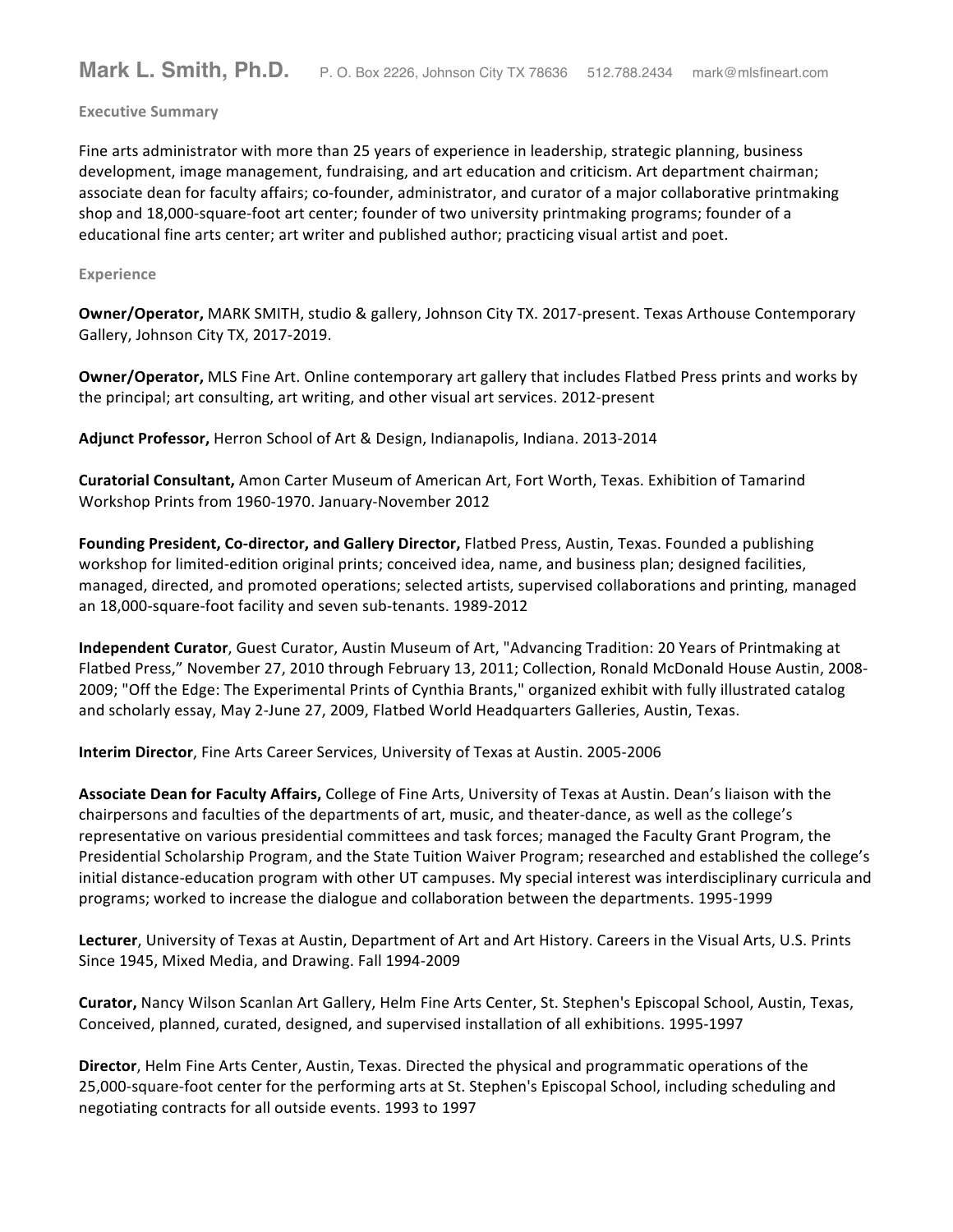**Mark L. Smith/page 2** Experience, cont.

**Art Historian,** 1976-1989

**Visiting Professor of Art History, San Antonio Art Institute. Fall 1989** 

# **Assistant Instructor, University of Texas at Austin**, Spring 1988

**Instructor,** The Art School of Laguna Gloria Art Museum, Austin, Texas. 1984-1986

Adjunct Professor of Art, St. Edwards University, Austin, Texas. 1982-1985

**Chairman and Assistant Professor**, Department of Art, Southwestern University, Georgetown, Texas. Taught full course load and directed all departmental activities, including faculty recruitment and development, curriculum development, course and schedule planning, budgeting, student recruitment, new-student orientation, academic advising, career counseling, and curated gallery exhibitions. 1978-1981

**Assistant Dean**, College of Fine Arts, University of Texas at Austin. Directed Student Division of Dean's Office; determined students' academic status; advised students; certified students for graduation; conducted degree checks, new student orientation, and graduation ceremonies; edited College of Fine Arts Catalog; served on Student Deans' Council; created job placement and career information programs. 1976-1978

**Education**

**Ph.D.** in the history and criticism of art, University of Texas at Austin. *Image and Word in the Prints of Robert Rauschenberg*

**M.A.** in the history and criticism of art, University of Texas at Austin, John Constable and the Landscapes of *Faith*

**B.A.** in studio art, Abilene Christian College

**Publications**

"Persona", Jung Journal: Culture & Psyche, July, 2019, 13.3, co-authored w. Susan Clements Negley, illus. by Mark L. Smith. pp 65-67.

"Hope Suite", text and artwork (English, Spanish, Chinese), Soul by Southwest, 2019. pp 32-35, color illus.

"Kelly Fearing & Janet Turner; Looking - Seeing," quotation on p. 8, Jody Kotz Fine Art Gallery catalog, 2017

"Flatbed Press at 25," *Elgin Courier*, p. 2, illus., Nov. 2, 2016; additional occasional articles

*Flatbed Press at 25, University of Texas Press, illus., 2016* 

"A Singular Modernist: Dan Rizzie as Printmaker," Dan Rizzie, University of Texas Press, 2015, 151-165

"Image and Text in Crisis: Rauschenberg's and Robbe-Grillet's Traces suspectes en surface, Art in Print, Mar.-Apr. 2013, Vol. 2, No. 6, pp 3-6, illus.

"Kelly Fearing: Selections From a Life in Art," essay for exhibition, University of Texas Performing Arts Center, 2009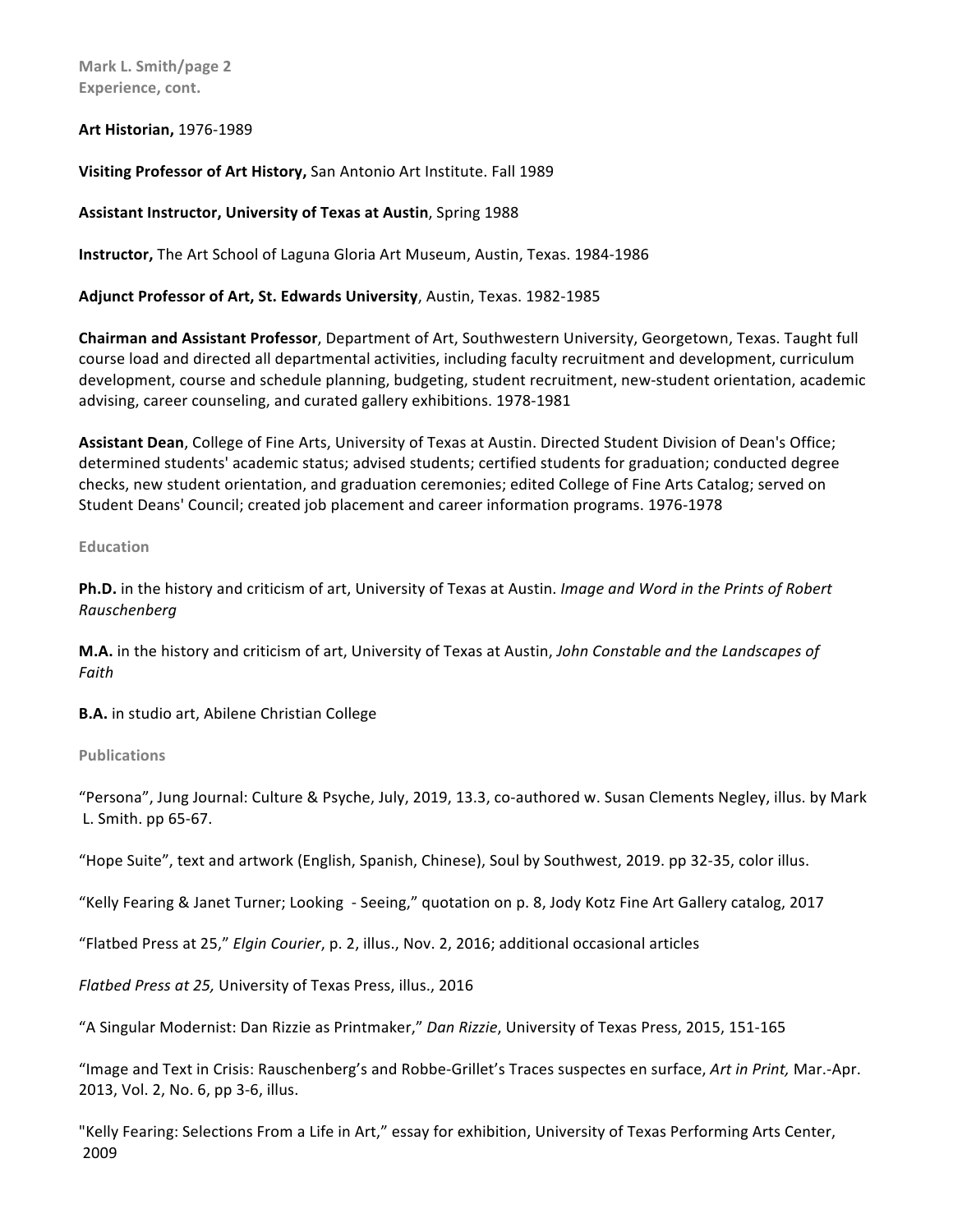"The Work," essay for *Forgotten Planes: Burton Pritzker*, Midland Museum of Art illustrated catalog, 2009

"The Ronald McDonald House Austin Art Collection," curatorial essay, Feb. 2009

"Off the Edge: The Experimental Prints of Cynthia Brants," scholarly essay for the illustrated catalog of the exhibition by the same name, Brants Trust, Flatbed Galleries, May-June, 2009

"Taking on the World," catalog essay for *Bale Creek Allen* exhibition catalog for Gallery 210, University of Missouri-St. Louis, Jan. 22-Mar. 21, 2009

"Minimal Remnant," illus. catalog essay, *Texas Modern; The Rediscovery of Early Texas Modernism*, Martin Museum of Art, Baylor University, Jan. 18-Mar. 30, 2007, 19-22

"Investing Your Heart in Your Art," Art Lover's Guide: Central Texas 2005/2006, pp. 10, 12

*"Flatbed @ 15*," catalog essay for the exhibition *Fresh Ink: Prints From Flatbed Press*, Salt Lake City Art Center, June 25-Sept. 25, 2005 

"Way Out Here: Printmaking in Texas," Art Lies, spring-summer, 2005, pp.44-49

"Sydney Yeager, Body and Soul," catalog essay for Sydney Philen Yeager: Little Mysteries; Paintings 1992-2002, Galveston Art Center, Clint Willour, Curator, April, 2003

"Denny McCoy and Troy Woods; dberman Gallery," Art Lies, Fall 2002, No. 36, pp. 66-67, illus.

"Matter and Spirit: Meditating the World," scholarly catalog essay for The Mystical World of Kelly Fearing: A Sixty*year Retrospective,* Creative Research Laboratory of the University of Texas at Austin Department of Art and Art History, pp.10-15, fully illus., 2002. Also edited catalog, and co-curated the exhibition with Amy Freeman Lee

"Refrigerated Air," review of dberman gallery exhibition. Austin, Texas, Art Lies, vol. 35, summer, 2002, p.67, illus.

"Trenton Doyle Hancock," Voices of Art, Vol. 10, No. 2, 2002, pp. 2, 3, illus.

"Falling Into the Dark," critical essay for *Texas 2001*, the Southern Graphics Council Trade Portfolio, boxed limited edition, 2001

"Strong, Silent Type: The Outdoor Sculptures on Campus Can Tell Stories to Those Who'll Stop and Listen," *Alcalde*, May/June, 1999, pp. 44-49, illus.

"On the Art-Life Continuum," introduction to exhibition catalog *Compelling Spaces: Site-Specific Artworks*, organized by Texas Fine Arts Association, Austin, Texas, 1995

"Image and Text in Collision," essay in exhibition catalog *Head On: Image and Text in the Prints of Robert Rauschenberg*, The Huntington Art Galleries, University of Texas at Austin, *April 1-June 1, 1994* 

"Barbed Wire and Rainbows," Art Lies, Dec.-Jan., 1994-95, p. 21

"Suspended Shadows: The Miniature Blueprints of Rauschenberg and Weil," *The Print Collector's Newsletter,* September-October, 1993, Vol. XXIV, No. 4, cover and 126-128, illus.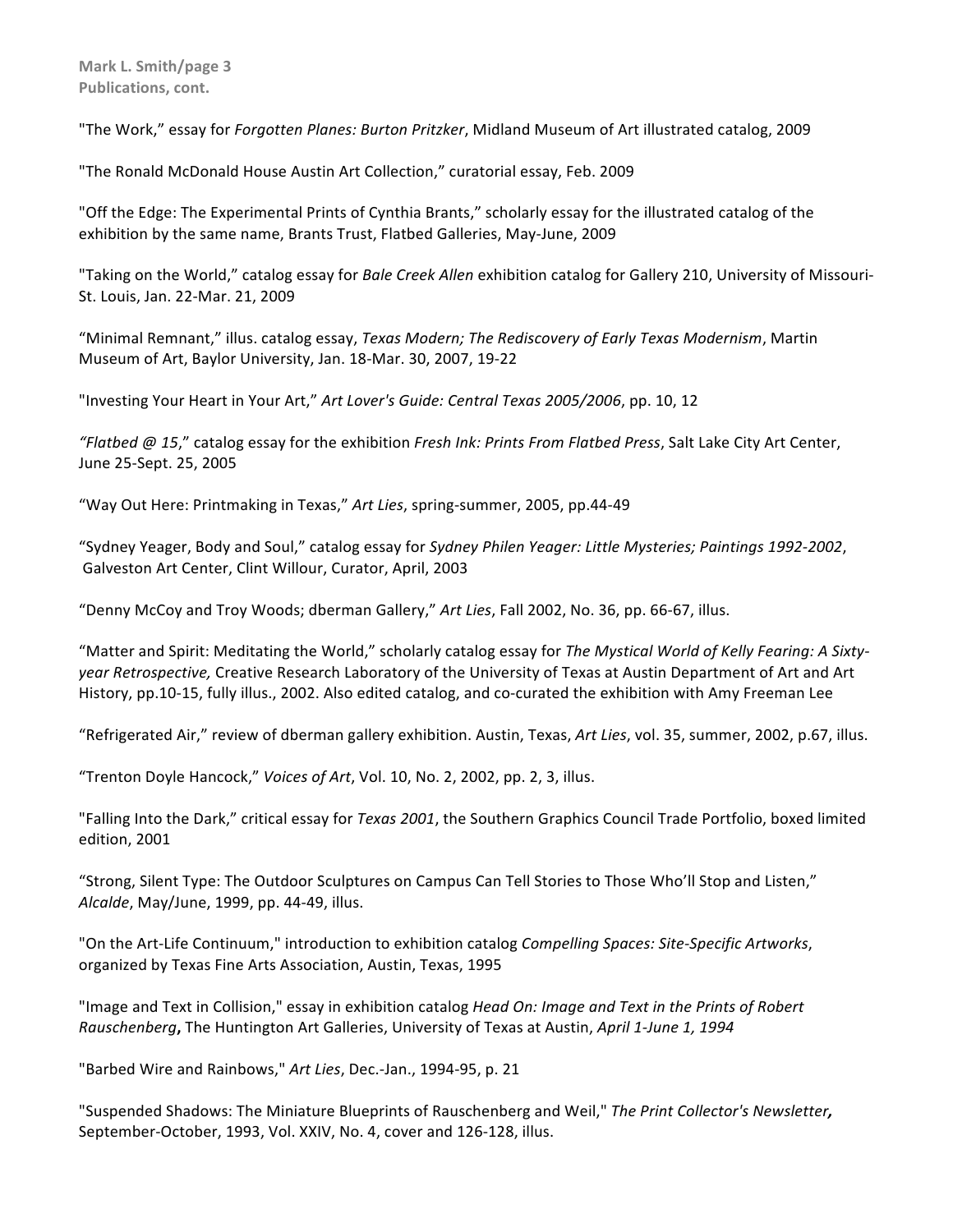Art Critic, weekly columns, *Austin American Statesman* newspaper, January to September 1989

"On Becoming A Private Eye," 713 Magazine, pp. 38-40, July-August, 1989

"Michael Tracy: Prophet, Priest, Alchemist," 713 Magazine, pp. 38,39, April, 1989

*Mystic Raven: David Deming, April 1984. Six-page brochure commissioned by First City Centre, Austin, interview* with the sculptor

Selections From First City Bancorporation Collection, 1984. Wrote forward and edited illustrated catalog.

"Religious Architecture and the Rebirth of Imaginative Vision: A Report on the Fourth International Congress on Religion, the Arts, Architecture, and the Environment," *Texas Architect Magazine*, July-August, 1978, Vol.28, No. 4

"A Case for Art – With All Its Teeth," *Mission Journal*, March 1977, Vol. 10, No. 9. Wrote article and co-edited special issue on the arts.

*The James A. Michener Collection Catalog*, The University of Texas Press, 1977. Wrote curatorial essays on Walter Barker, Robert Beauchamp, Romare Bearden, Dan Christensen, Joseph De Martini, Max Finkelstein, Philip Guston, Theodoros Stamos, ed. Dr. Rusty Powell.

**Curatorial Experience**

**Tamarind Workshop & American Art of the Sixties**, Curatorial Consultant, Amon Carter Museum of American Art, Fort Worth, Texas, Jan.-Nov. 2012

**Curator, co-founder, Flatbed Press & Gallery**, 1989-2012.

**Advancing Tradition: 20 Years of Printmaking at Flatbed Press**, Guest Curator, Austin Museum of Art, Austin, Texas, Nov. 27, 2010-Feb. 13, 2011

**Kelly Fearing: Selections From a Life in Art**, University of Texas Performing Arts Center, Oct. 1-Jan. 15, 2009

**Ronald McDonald House Austin Art Collection**, curator, 2009

**Off the Edge: The Experimental Prints of Cynthia Brants**, curator/organizer, scholarly essayist, fully illustrated catalog Flatbed World Headquarters Galleries, May 2-June 27 2009; touring

Texas Modern; The Rediscovery of Early Texas Modernism, Martin Museum of Art, Baylor University, Jan. 18-Mar. 30, 2007, "Minimal Remnant," catalog essay

**Changing solo and group exhibitions** of Flatbed's published and invited artists, curator, including Robert Rauschenberg, James Surls, Trenton Doyle Hancock, Linda Ridgway, Dan Rizzie, Michael Ray Charles, Julie Speed, Suzanne Mann, Katie van Scherpenberg, John Alexander, Lawrence Scholder, Burton Pritzker, Liz Ward, and others, Flatbed Galleries, 2000-2012

The Collaborative Spirit: Prints, Presses, and Deluxe Artist's Books, guest curator, The Harry Ransom Center, University of Texas at Austin, March-October 2004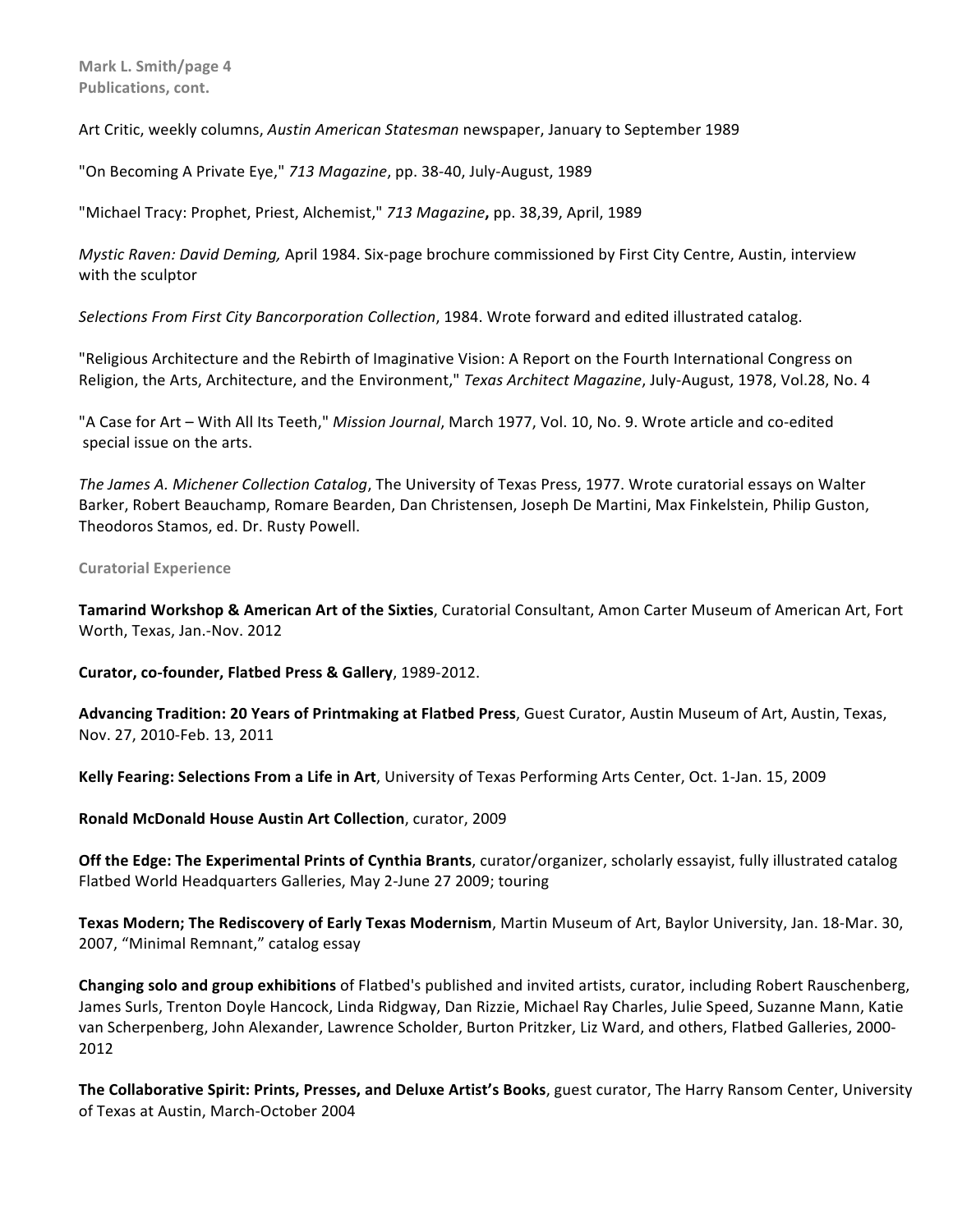**Mark L. Smith/page 5 Curatorial Experience, cont.** 

The Mystical World of Kelly Fearing: A Sixty-year Retrospective, Co-curator with Dr. Amy Freeman Lee, organized by the University of Texas at Austin Creative Research Laboratory, Department of Art and Art History, Aug. 29-Sept. 26, 2002

John Alexander: Flora, Fauna, and Family Affairs: Twenty-five Years of Printmaking," Flatbed Galleries, Dec. 4-Jan. 5, 2002

**Fresh Ink: Austin Print Workshops,** Austin Museum of Art, including illus. catalog and essay, Jan.-Apr., 1997-1998

Florabella: The Monumental Sculpture of David Deming, Helm Fine Arts Center grounds, St. Stephen's Episcopal School, *Austin, Texas, April 1-June 1, 1995* 

Artificial Paradise: The Paintings of William Wilborn, Nancy Wilson Scanlan Art Gallery, Austin, Texas, March 2 -April 16, 1995

Points of Contact: The Sculpture of T. Paul Hernandez, Nancy Wilson Scanlan Art Gallery, Austin, Texas, February 12-March 22, 1995

**Compelling Spaces: Site-Specific Artworks,** Texas Fine Arts Association at Laguna Gloria Art Museum, (illus. catalog), Austin, Texas, December 11-January 15, 1994-95

**Head On: Image and Text in the Prints of Robert Rauschenberg,** The Archer M. Huntington Art Galleries, The University of Texas at Austin, April 1-June 1, 1994

Art Consultant and Curator, Austin, Texas, 1982-1985 Conceived, planned, selected, framed, designed, installed, and documented the following corporate collections:

.

**The Watson-Casey Companies Collection: Original prints by contemporary Texas artists**, including: Dan Allison, David Bates, Karen Broker, Tim High, Peter Nickel, Jurgen Strunck, and Dick Wray

**The Daron Butler Collection: Drawings and paintings** by David Deming, James Jankneght, Robert Levers, Betty Osborne, Kathryn O'Grady, Brooke Stroud, Barbara Whitehead, and Bill Wiman

The Watson Group Collection: Paintings, sculpture, original prints, and photographs by contemporary Austin artists, including: Katherine Brimberry, John Cobb, David Everett, Gail Fisher, Kenneth Fiske, Ken Hale, Tim High, Carol Ivy, Jimmy Jalapeeno, James Jankneght, Michael Lyons, Ann Matlock, Bill Kennedy, Peter NIckel, Kathryn O'Grady, Jorge Pardo, Damion Priour, Phillip Wade, and Bill Wiman

Founder and Curator, Corporate Exhibition Program, First City Centre, Austin, Texas, 1984-1985 Curated, designed, installed, and publicized downtown corporate exhibition program and co-designed custom installation system; exhibitions curated:

Kites By Artists, March 1-31, 1985: David Amdur, Gay Fay, Randy Huke, Carol Ivy, Janice Miller, Connie Morrison, and Kathryn O'Grady

**Contemporary Altarpieces: Art for Religious Places**, February 1-28, 1985: Paintings by Joel Goode, James Jankneght, Garrett Middaugh, and Michael Tracy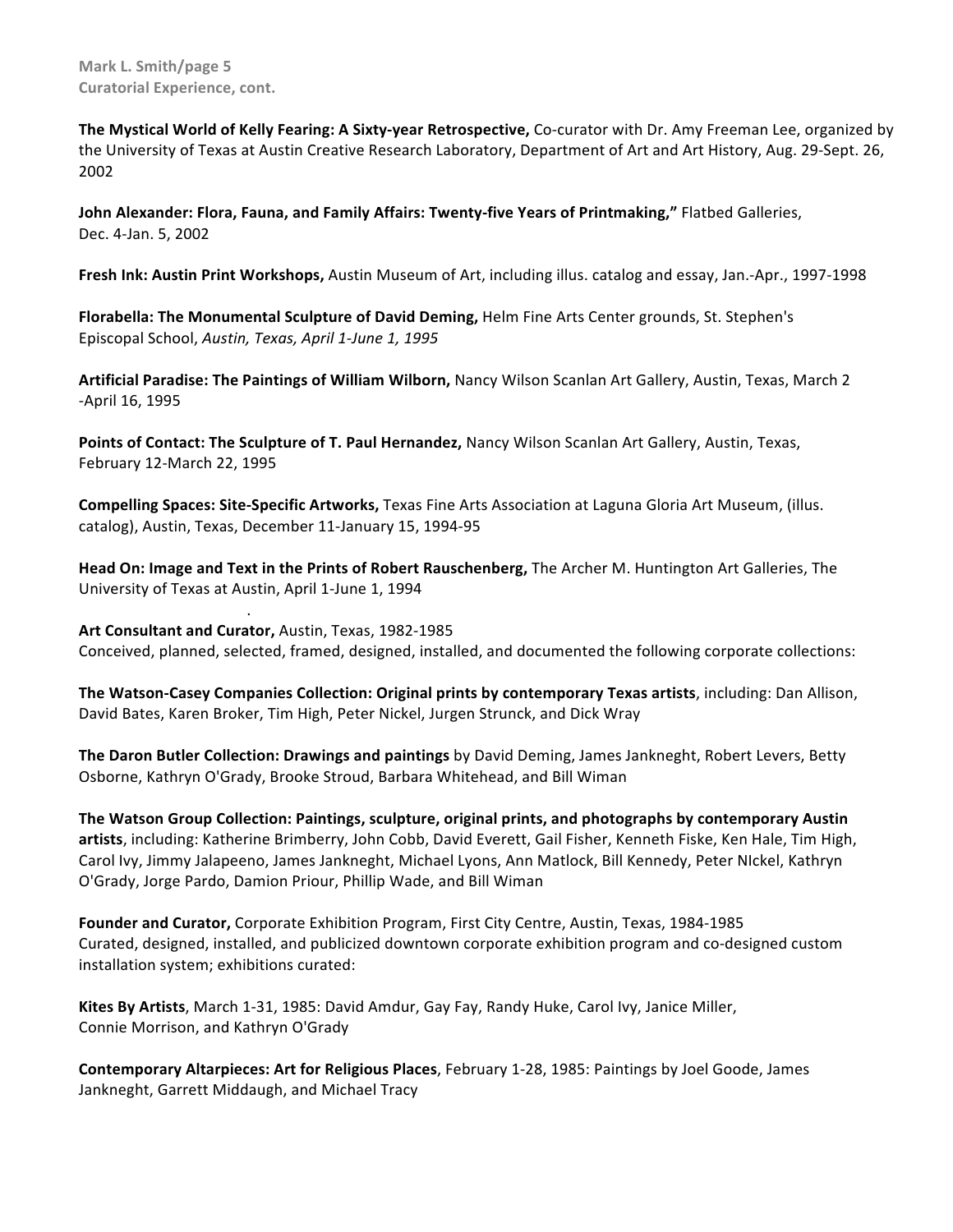**Mark L. Smith/page 6 Curatorial Experience, cont.** 

**Mothers and Daughters/Fathers and Sons,** January 1-30, 1985: Photographs by Ave Bonar, Keith Danemiller, Meri Houtchens-Kitchens, Bill Kennedy, Alan Pogue, Nancy Scanlan, Danny Schweers, David Stark, Teal Triggs, and Helen Wallenstein

Inner Landscapes, October 1-31, 1984: Paintings by Linda Dumont, Guss Farmer, and Brooke Stroud

New Printmakers, September 1-30, 1984: Original prints by Jill Bedgood, Katherine Brimberry, and Yvonne Hibbs Leonard

**Selections From The First City Bancorporation Collection**, June 1-30, 1984, co-curated with Janie C. Lee, wrote and edited illus. catalog: Paintings by: Dennis Ashbaugh, Claudio Bravo, Max Ernst, Nancy Graves, Al Held, Joan Mitchell, Kenneth Noland, and Jules Olitzki

Public Art Coordinator, First City Centre, Austin, Texas, 1983

Conceived and produced Austin's first downtown monumental public sculpture commission, 9th and Congress, *Mystic Raven* by David Deming; co-produced video documentary of the project; interviewed sculptor, and wrote and published six-page brochure

Gallery Director and Department Chairman, Southwestern University, Georgetown, Texas, 1978-1981 Supervised all gallery exhibitions; curated nine exhibitions, with full responsibility for planning, design, publicity, installation, and documentation:

David Deming: Monumental Sculpture, The Tripod Series Thana Lauhakaikhul: Sculpture and Drawings Ellen Wallenstein: Photographs Mark Todd: Etchings Gary Washmon: Etchings Neil Wilson: Paintings George Lennox and Ed Lindloff: Design and Illustration Symbolic Relief: The Post-Modern Architecture of J.H.E. Johnston, Jr., wrote and designed six-page illus. catalog

# **Established the registry of the Southwestern University Permanent Collection of Art**

Co-Juror, with Gail Stack, Annual Students' Art Exhibition, Southwest Texas State University, San Marcos, Texas, 1980

Graduate researcher and curatorial essayist: James A. Michener Collection Catalog, The University of Texas at Austin, 1975. Wrote essays on: Walter Barker, Robert Beauchamp, Romare Bearden, Dan Christensen, Joseph De Martini, Max Finkelstein, Philip Guston, Theodoros Stamos

**Teaching Experience**

Adjunct Professor, Herron School of Art & Design, Indianapolis, Indiana, Fall 2013-2014

Lecturer, College of Fine Arts, University of Texas at Austin, Careers in the Visual Arts, Fall 2005 to 2009

**Co-Instructor**, Early Christian Art Seminar, Austin Seminary, Oct. 2008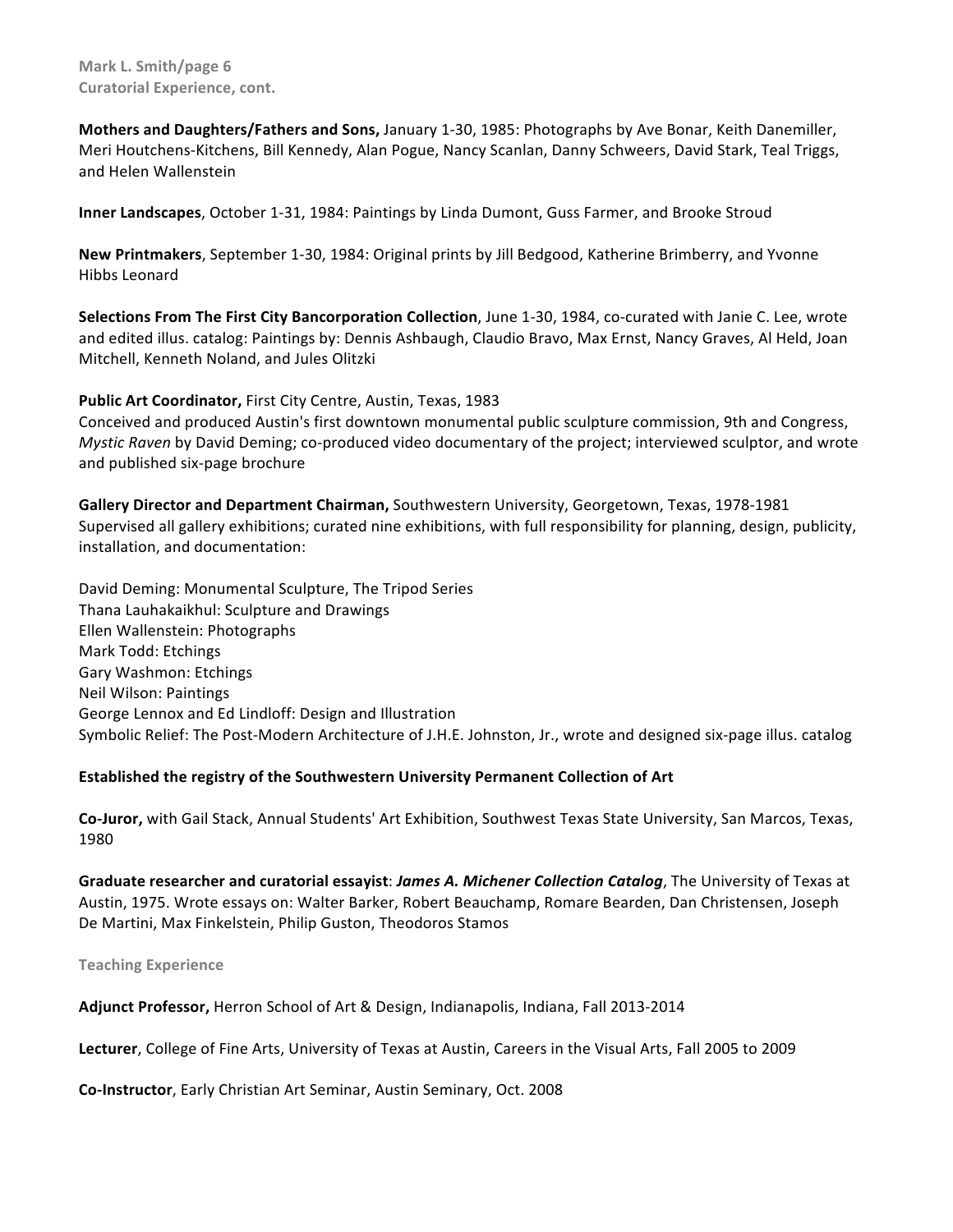**Instructo**r, Collage Workshop, Austin Seminary, Oct. 2008

**Instructor**, Calligraphy Workshop, Austin Seminary, April 2007

Instructor, Flatbed Press, Austin, Texas, Flatbed Forum, Prints 101 (connoisseurship), etching, monotype, 1989 to present

Lecturer, Department of Art and Art History, University of Texas at Austin, Mixed Media and Drawing, Fall 1994-2000

Art Instructor, St. Stephen's Episcopal School, Austin, Texas, 1992-1993

**Visiting Professor of Art History**, San Antonio Art Institute, Ancient-Medieval Art, Early Modern Art, 1989

**Instructor**, Laguna Gloria Art Museum, Austin, Texas, 1984-1986 Issues in Contemporary Art; class visits to Austin studios; two visits to New York City to the studios of Leon Golub, Tom Wesselman, Christo, Ned Smythe, and Robert Rauschenberg

Adjunct Professor of Art, St. Edward's University, Austin, Texas, Beginning Printmaking, 1982-1983

**Chairman and Assistant Professor**, Southwestern University, Georgetown, Texas, 1978-1981 History of Modern Architecture, Introduction to the Visual Arts, Architectural Supergraphics, Life Drawing, Printmaking, Graphic Design, Graphic Illustration, Survey Courses, Summer Study Abroad in London during two summers, 1979 and 1980; established printmaking studio and curriculum

Assistant Instructor, School of Architecture, Survey of Architectural History, Environmental Design and Drawing, Freehand Drawing, The University of Texas at Austin, 1971-1972

**Instructor,** Abilene Christian University at Dallas, Painting, Drawing, 1970-1971

#### **Exhibitions**

**The Clarity of Plumbing: Mark L. Smith,** Mark Smith Gallery & Studio, Johnson City, Tx, Jan. 4-Feb.29, 2020

The Hope Suite: Mark L. Smith, 2019 K Space Contemporary, Corpus Christi, Texas, Sept. 6-Oct. 5

Frontiers: An Artistic Exploration of Space Travel, Technology, the Age of Discovery and More, 2019 San Angelo Museum of Fine Arts, San Angelo, Texas, July 18-September 8

**3,000 Days,** 2019 Texas Arthouse Contemporary Gallery, Johnson City, Texas, May 1-31

**Third Coast National Biennial, 2018** K Space Contemporary, Corpus Christi, Texas, Sept. 7-Oct. 5

**Knife Fight, 2017** Judy Blundell Studio, Taylor Texas, May 1-30

**Memorial, 2016** Sawyer Foundation, Elgin, Texas, Nov. 1-Dec. 1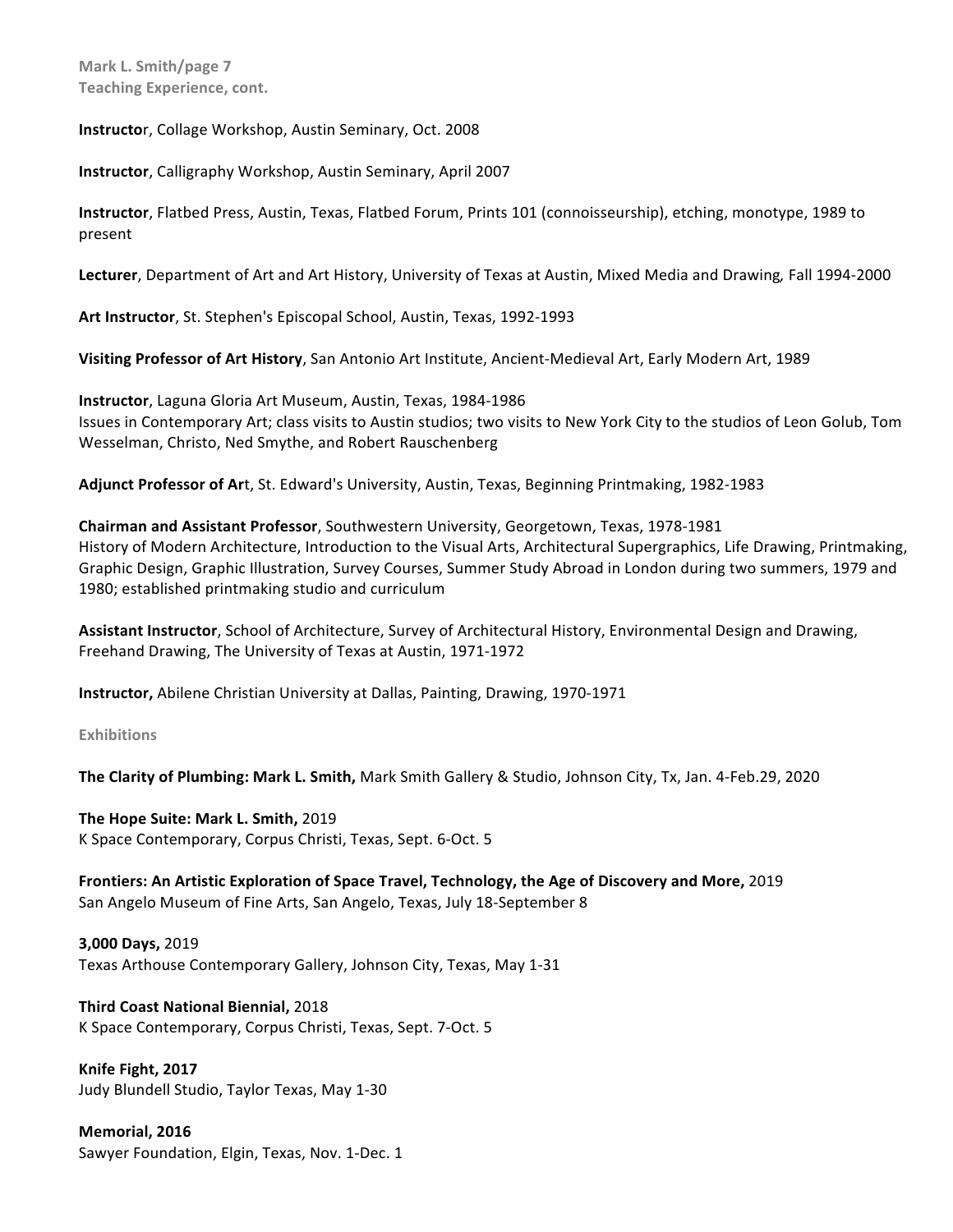**Mark L. Smith/page 8 Exhibitions, cont.** 

**The Hope Suite, 2016** 28-N, Elgin Texas, August 1-31

**The Hope Suite** (all 44, one a copy of *Chinese*, and two—*English* and *Arabic*—framed), 28N Gallery, Elgin, July 23-30, 2016

The Reunion Show, Flatbed Press O2 Gallery, Austin, Texas, Nov.-Jan., 2015

**Bits & Pieces: Mixed-media Works by Mark L. Smith, Aug. 1-Sept. 1, 2014** Indiana Landmarks Gallery, Indianapolis, Indiana

**Mark Smith: The Hope Suite,** (first 20), 02 Gallery, Flatbed World Headquarters, Austin, Tx, Sept. 4-Oct. 2, 2010

The Hope Suite (the first 20), University of Houston – Clear Lake, Texas, Jan. 4-April 10, 2010

**Flatbed: After Hours, 2010** Laity Lodge Gallery, Leakey, Texas

Last Words: Epitaphs on Paper by Mark L. Smith, 2009 Flatbed Gallery, Austin

Alchemy: Recent Works by Mark L. Smith, 2008 Flatbed Gallery, Austin

**Mark L. Smith: Recent Collages, 2007** Seton Wellness Center, Austin

**Fresh Ink, 2005** illustrated catalog essay and curated, *Last Words I and II*, Salt Lake City Art Center, Salt Lake City

**What is Drawing?** 2005 *Tibetan Grass Script,* Concordia University Gallery, Austin 

**Texas Grit,** 2004 William Campbell Contemporary Art, Fort Worth**,** Texas

**Hotplates,** 2004 416 Gallery, Dennison, Texas

**Texas Printmakers,** 2003 Texas State University, San Marcos, Texas

**Mark L. Smith: Recent Collages and Prints**, 2003 Flatbed Gallery, Austin, Texas

Hard Ground: New Collages by Mark L. Smith, 2002 Flatbed Gallery, Austin, Texas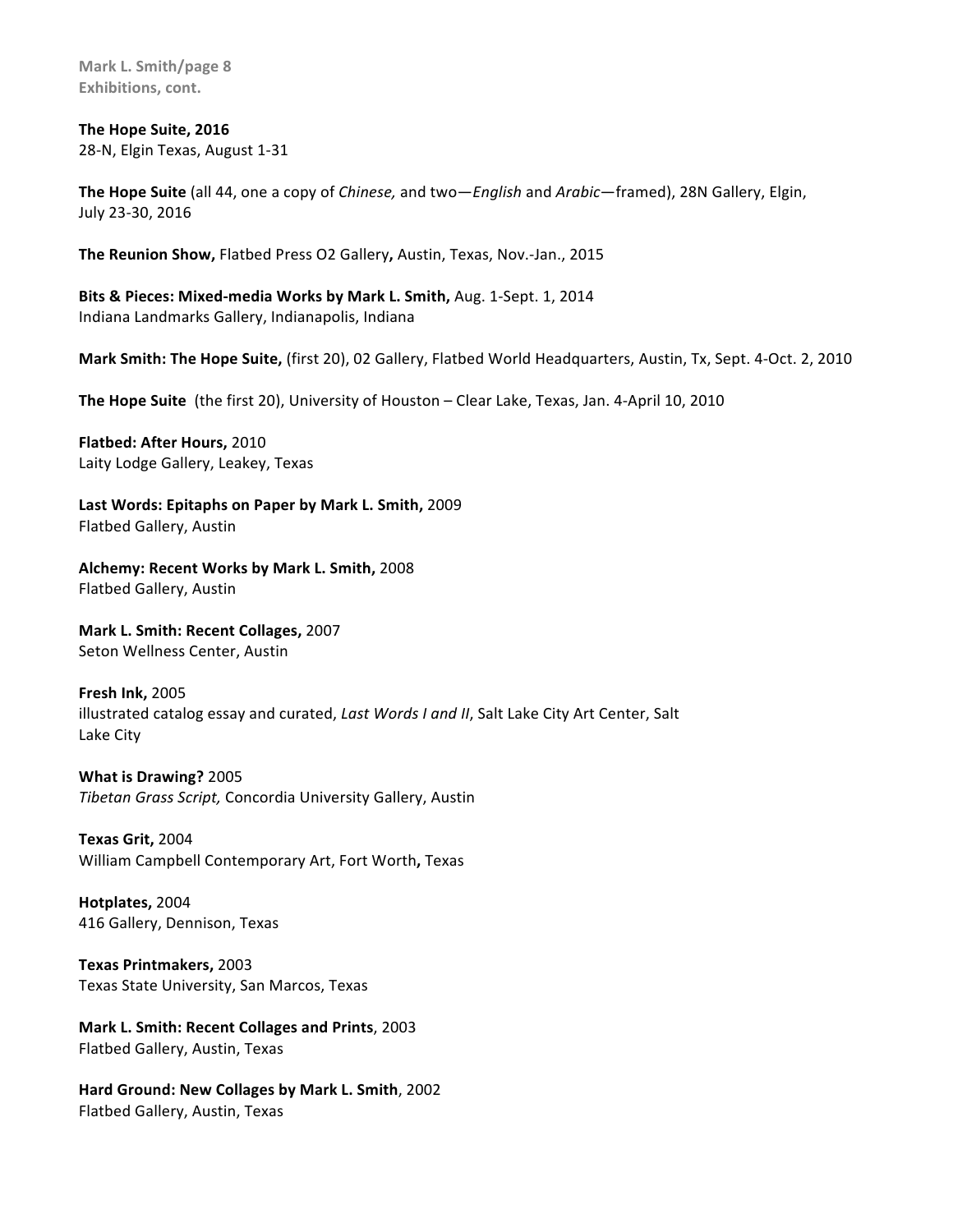**Mark L. Smith/page 9 Exhibitions, cont.** 

**New Collages by Mark L. Smith, 2002** Bettie Ward Studio, San Antonio, Texas

**Annual Faculty Exhibition,** 2000 University of Texas at Austin

**Mark Lesly Smith: The FarmLand Series**, 1988 One-person show, The Patrick Gallery, Austin, Texas

**Seventh Anniversary Exhibition**, 1988 Group show, The Patrick Gallery, Austin, Texas

**Collages and Combines**, 1987-1988 Mark Lesly Smith one-person exhibition, Wichita Falls Art Association Gallery, Wichita Falls, Texas

**Austin Gallery Series**, Group Show, 1987 The Patrick Gallery, Austin, Texas

**Invitational Exhibition**, 1987 Cultural Activities Center, Temple, Texas

**Texas Inaugural Art Exhibition**, 1987 Invitational exhibition, University of Texas at Austin Performing Arts Center, Austin, Texas

Faculty Show: The Art School of Laguna Gloria Art Museum, 1986 Invitational exhibition, Marvin Seline Gallery, Austin, Texas

**Collage**, 1986 Curated exhibition, The University of Texas at San Antonio Art Gallery, San Antonio, Texas

**Explorations in Abstraction**, 1986. Three-person show with Michael Hauver and Brooke Stroud, The Patrick Gallery, Austin.

**Austin Visual Arts Association Eighth Annual Exhibition**, 1986 Juried exhibition, The Arts Warehouse, Austin, Texas

**Summer Salon Show, 1985** The Patrick Gallery, Austin, Texas

**Gallery Show**, 1984 The Patrick Gallery, Austin, Texas

**Recent Works**, 1984. The Patrick Gallery, Austin, Texas

**Group Show**, 1984. The Patrick Gallery, Austin, Texas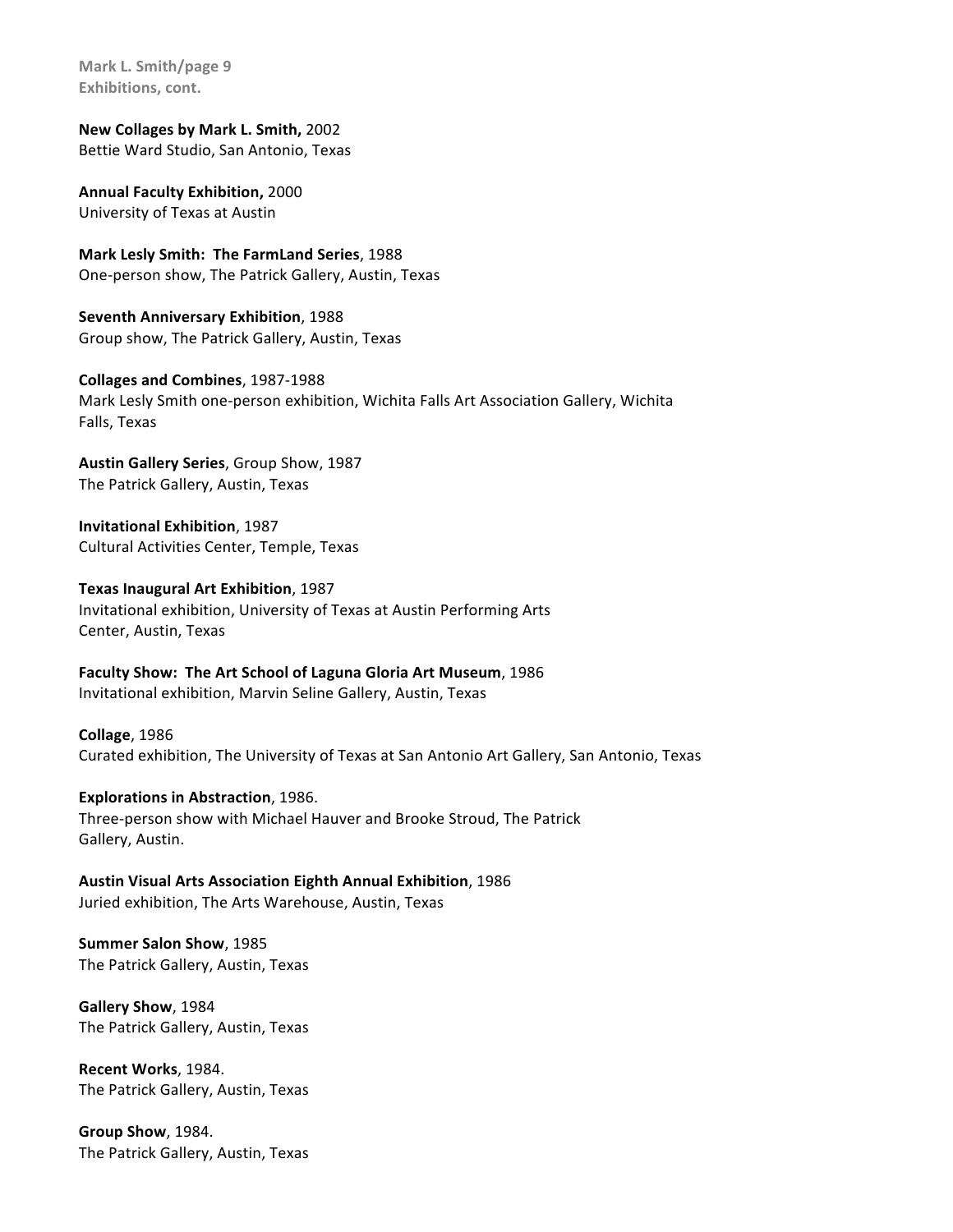**Mark L. Smith/page 10 Exhibitions, cont.** 

**Collage**, 1983 The Patrick Gallery, Austin, Texas

**Recent Works: Timothy High and Mark Smith, 1983** 

The Patrick Gallery, Austin, Texas

**Gallery Show,** 1983 The Patrick Gallery, Austin, Texas

**Opening Show**, 1983. The Patrick Gallery, Austin, Texas

**Continuous Group Shows**, 1983 SOHO Gallery, Austin, Texas

**Mark Smith: Recent Works, 1983** One-person show, Sweetish Hill Gallery, Austin, Texas

Texas Fine Arts Association: Texas Only, 1983. Juried exhibition, Dougherty Arts Center, Austin, Texas

**Annual Faculty Exhibition,** 1980 Southwestern University, Georgetown, Texas

**Annual Faculty Exhibition**, 1979 Southwestern University, Georgetown, Texas

**Annual Faculty Exhibition**, 1978. Southwestern University, Georgetown, Texas

**Tri-College Art Exhibition**, 1970 Abilene Art Museum, Abilene, Texas

**Mark L. Smith: Senior Exhibition**, 1970 One-person show, Student Center Gallery, Abilene Christian University

**Selected Professional Activities and Honors**

**Inducted into the Austin Arts Hall of Fame**, selected by the Austin Critics Circle, 2017

Panelist, "Superstitions and Rituals in the Print Shop," Mid-America Print Council Conference, Wayne State University, Detroit, Michigan, Sept. 25, 2014

**Member**, Independent Curators International, 2012-present

**Member, College Art Association, 1978-present** 

Fellow, Inaugural Printmaking Residency, Tarrant County College-South Campus, spring semester, 2012

**Member**, Board of Trustees, Center for the Study and Advancement of Early Texas Art, 2008-2009